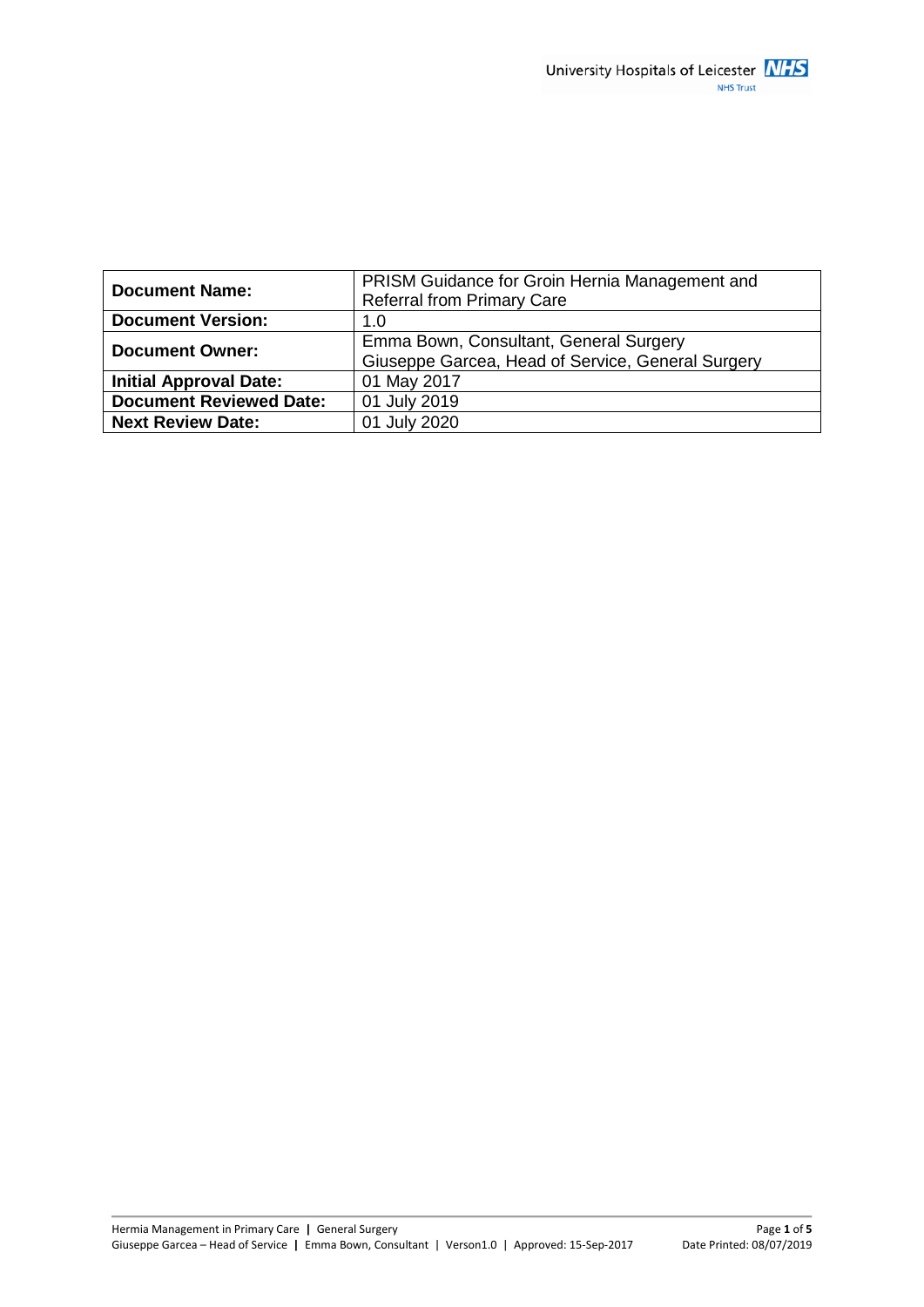## *PRISM Guidance for Groin Hernia Management and Referral from Primary Care*

#### **Presenting complaint**

Clinically apparent primary or recurrent groin hernia.

### **Imaging required**

- None required for a clinically apparent or presumed clinically apparent primary hernia.
- None required for a clinically apparent recurrent hernia.
- If there is doubt regarding a possible recurrence then an USS can be arranged from primary care.

### **Indications for referral**

- a. Patient wishes to undergo surgery.
- b. Patient is unsure after discussion with GP and accessing community based resources and wishes further discussion about surgical options.

### **Contraindications for referral**

- a. Patient does not want a surgical repair having been given adequate information to make a decision.
- b. The patient has multiple comorbidities with a minimally symptomatic hernia and does not wish to consider a repair.

### **Resources available for patients**

Below is a list of suitable patient information resources that can be used to aid decision making and be available via PRISM.

- a) NHS Choices Website <http://www.nhs.uk/conditions/Hernia/Pages/Introduction.aspx>
- b) UHL patient information leaflets (to be made available via PRISM)
- c) NHS England Shared decision making PDA (to be made available via PRISM).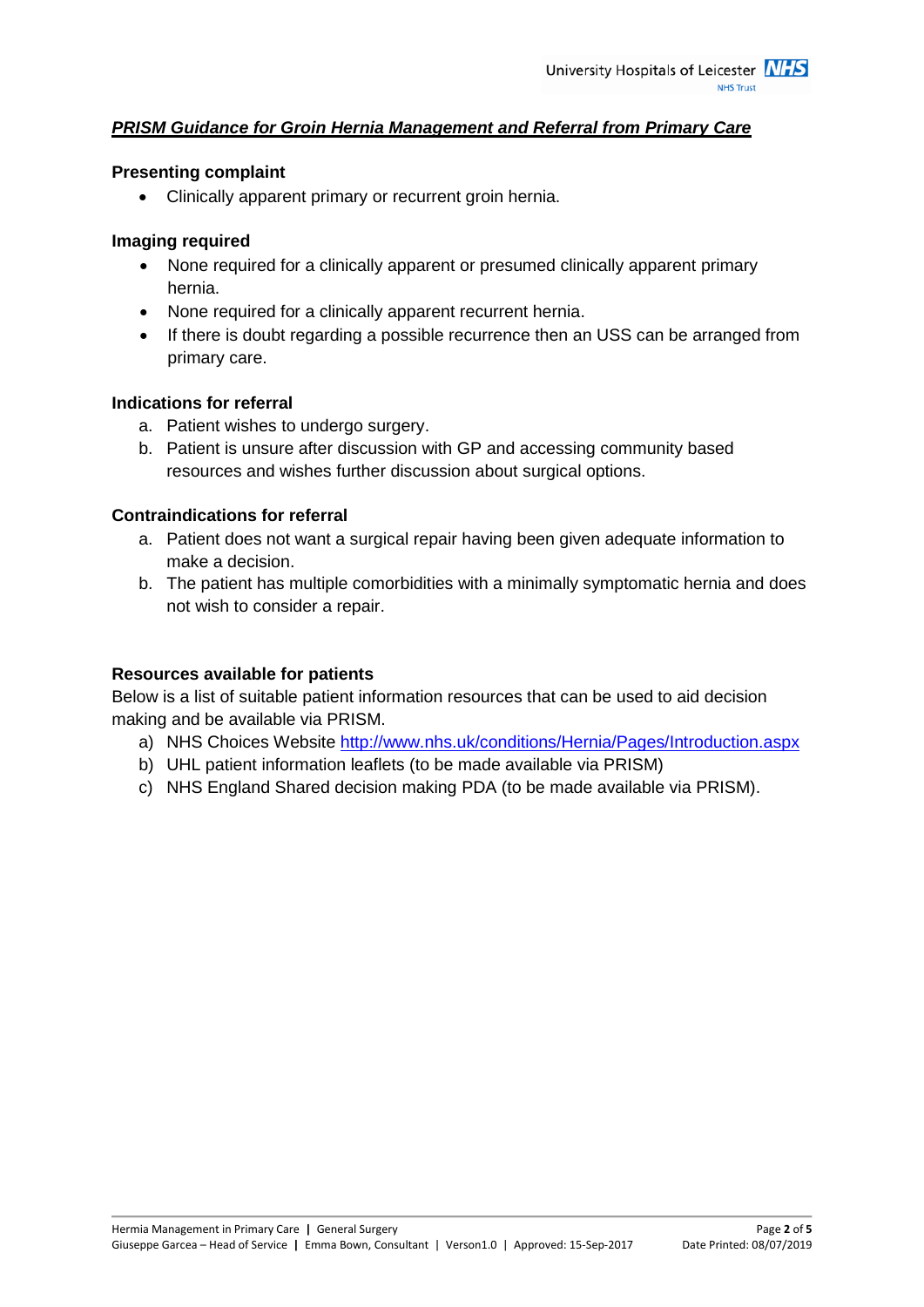University Hospitals of Leicester **NHS** 

**NHS Trust** 



# *Imaging in Inguinal Hernia and Groin pain*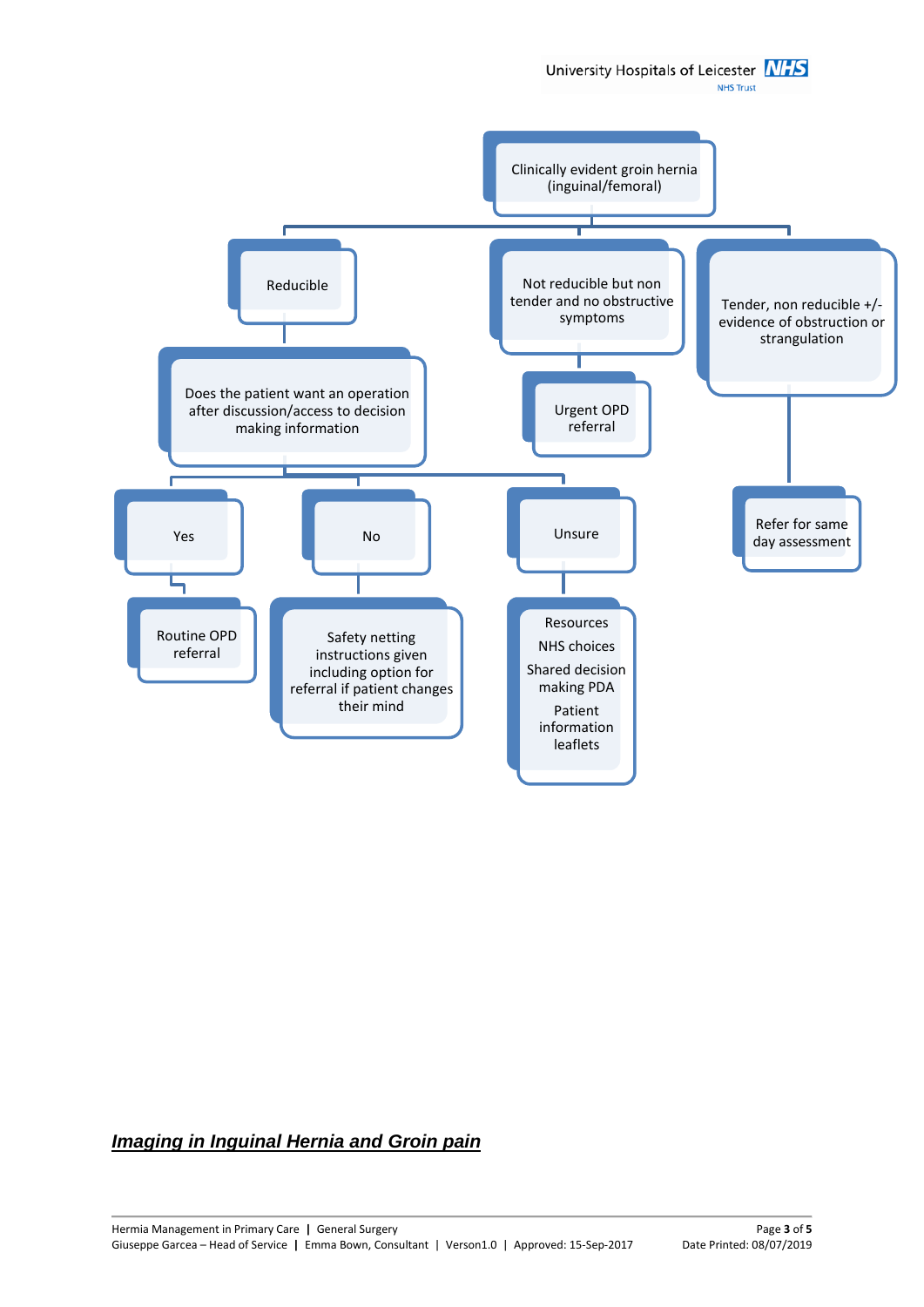The diagnosis of an inguinal hernia is primarily a clinical diagnosis. A small hernia that is not clinically apparent is unlikely to be clinically significant.

Any groin imaging in primary assessment should be reserved for patients who have had surgical assessment in secondary care and there remains doubt over the presence of a primary hernia, this is supported by NICE and the Association of Surgeons of Great Britain and Ireland.

When imaging is performed it should be performed by appropriately trained healthcare professionals as the sensitivity and specificity for groin hernia assessment using USS varies from 33% to >90% and 0% to >90% respectively dependent on the operator.

If an inguinal hernia is not clinically apparent then other causes for pain, including genitourinary and musculoskeletal causes need to be considered in the differential diagnosis before referral to secondary care for GI surgery assessment.